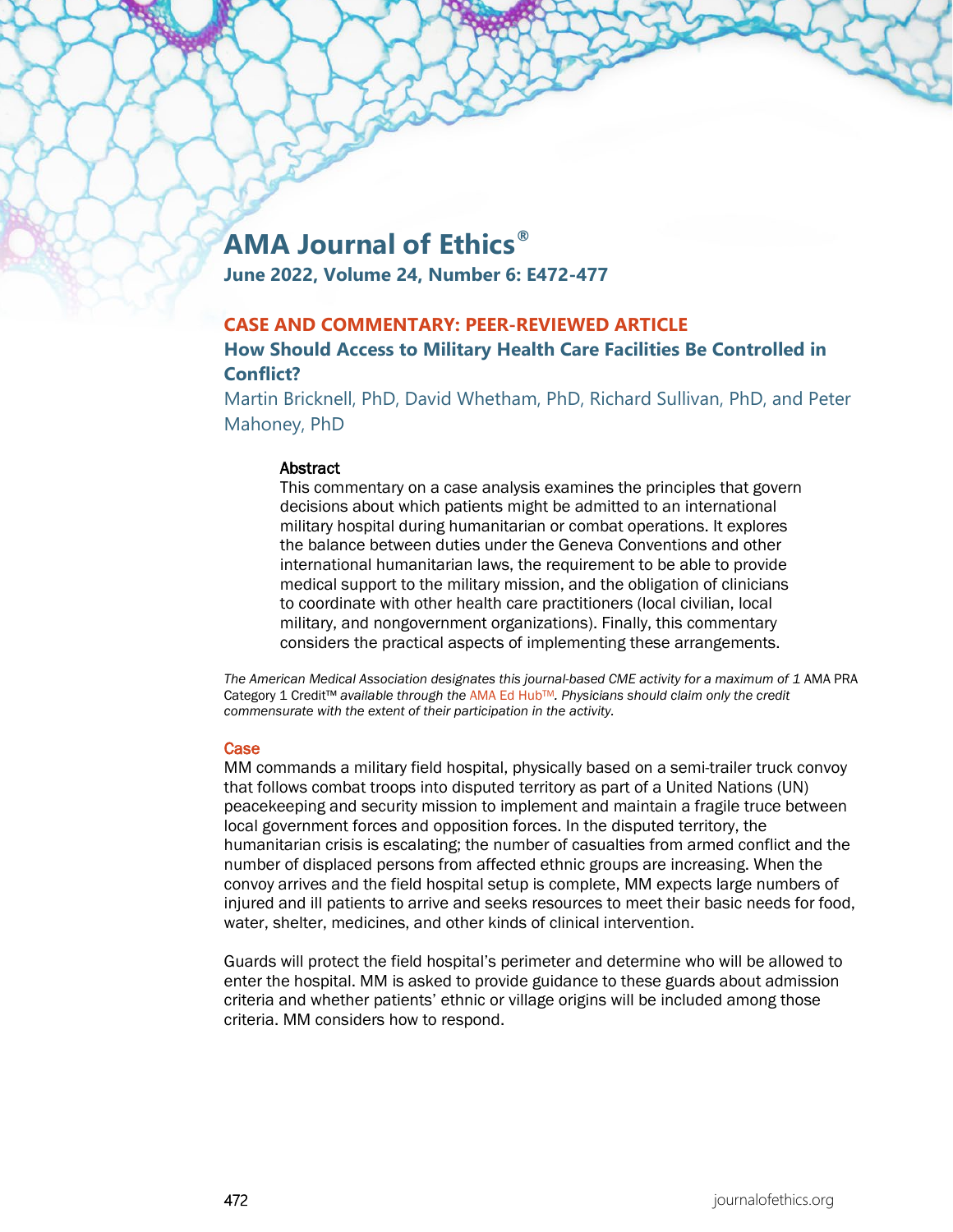#### **Commentary**

This case scenario might seem to present a simple question about the procedures to be adopted by the guard force controlling the checkpoint at the entrance to the hospital site. However, these procedures will need to comply with policies for the peacekeeping force on the use of military resources for humanitarian relief, the duties of medical personnel to provide health care free from discrimination and without distinction, and the usage of medical capacity within the whole military field medical system so that health care to the sick or injured is not compromised. The discussion that follows does not cover the arrangements for the treatment of civilians by local military medical services, which can be subject to national laws and procedures.

#### General Duties

Military field hospitals are normally designed, staffed, and equipped to provide health care for military personnel and other specifically designated groups termed the *population at risk* (PAR). In a UN peacekeeping mission, the PAR might include other UN personnel, such as police and civilian workers. However, it is inevitable that military medical units (eg, ambulances, field hospitals) will be presented with civilian casualties, both those caused directly by conflict and those attributable to natural causes. In Iraq and Afghanistan, United Kingdom field hospitals received a significant number of civilian casualties and casualties from the local security forces.1 This pattern has been replicated in the US military experience in Iraq<sup>2</sup> and Afghanistan,<sup>3</sup> the German experience in Afghanistan,<sup>4</sup> and the Chinese experience in a UN peacekeeping mission in Mali.5

Parties in armed conflict have a general duty to ensure that the wounded and sick receive the medical care that they require with minimum delay and without distinction, except on medical grounds. This provision is made in all of the [Geneva Conventions](https://journalofethics.ama-assn.org/article/survivor-centered-approaches-conflict-related-sexual-violence-international-humanitarian-and-human/2022-06) and Associated Protocols and covers wounded enemy combatants, prisoners, civilians, and the shipwrecked.6 These international treaties and protocols ensure unrestricted access to care, although the obligation of state parties is to ensure that care—not necessarily all clinical services—is provided. Therefore, the military policy on admission to hospital for patients other than the designated PAR will need to consider the capabilities and capacities of the whole health system, including local private and public facilities and nongovernment organizations (eg, the Red Cross or Red Crescent).7 This assessment might include plotting all medical facilities with contact details on a map.

Even if health care workers in the armed forces act in a [humanitarian manner,](https://journalofethics.ama-assn.org/article/humanitarian-uses-drones-and-satellite-imagery-analysis-promises-and-perils/2015-10) they are part of a designated military force. While they can uphold the principles of humanity and impartiality, they cannot be neutral (unaligned to any security actor) or operationally independent of political actors.<sup>8</sup> Based on guidance from the Global Health Cluster of the Inter-Agency Standing Committee of the UN Office for the Coordination of Humanitarian Affairs, military medical units should only provide direct or indirect health assistance to civilians in emergencies and as a last resort if there are no other clinically suitable alternatives.<sup>9</sup> Therefore, patients with nonurgent clinical conditions (often defined as not threatening life, limb, or eyesight) should be refused entry and should be encouraged to use civilian health services.

Once an emergency patient has been accepted, in accordance with the International Committee of the Red Cross' Ethical Principles of Health Care in Times of Armed Conflict and Other Emergencies, military medical units and personnel "are required to render immediate attention and requisite care to the best of their ability. No distinction is made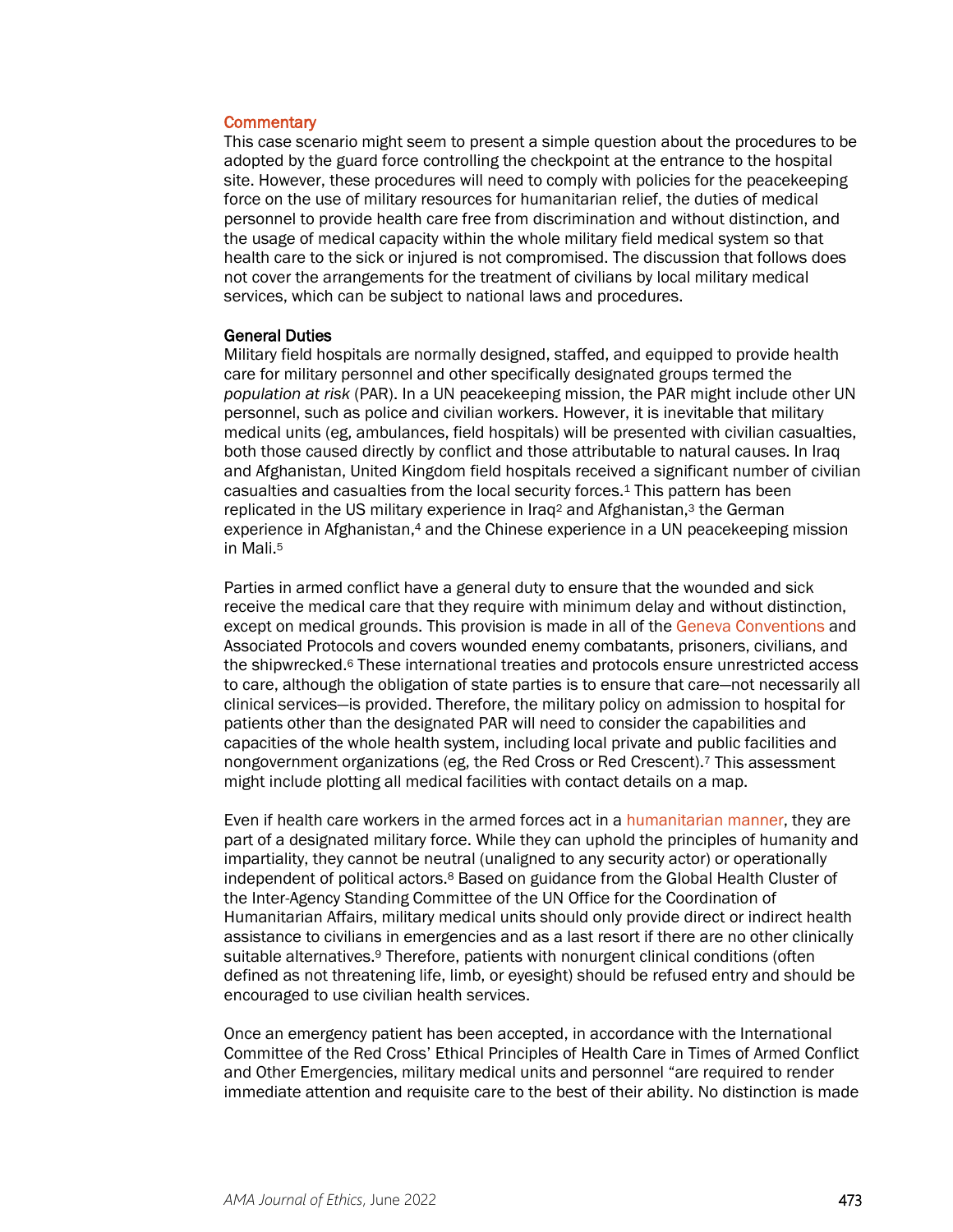between patients, except in respect of decisions based upon clinical need and available resources."10 Military field hospitals are designed to stabilize and rapidly evacuate military patients as part of a care pathway.11 They are neither staffed nor equipped for the long-term care of patients. Therefore, any decision to accept non-eligible patients should be seen as part of a care pathway from prehospital care through discharge from medical care, with a presumption of transferring these patients to the local medical system at every step unless clinically impossible (eg, cases requiring respiratory ventilation that is not available in the local health system).12 Exceptionally, it might be possible for nonurgent civilian patients to be treated in the military hospital if there is both the capacity and the capability to meet the patient's needs and the local health system cannot provide suitable clinical care.

Beyond these generic principles, specific guidance is likely to be issued by the UN peacekeeping mission alongside instructions issued by the national medical authorities of the military medical units. These protocols are likely to include defined medical rules of eligibility (MRoE) that designate the PAR and the circumstances whereby civilians may receive medical care in an emergency, usually in circumstances in which their life, limb, or eyesight is at risk.13 The application of these MRoE balances the utility of ensuring that beds are empty and available for the PAR with the humanity of meeting the nondiscriminatory emergency needs of patients.14

#### Specific Responsibilities

Although a military hospital is responsible for its own [local security,](https://journalofethics.ama-assn.org/article/how-should-military-health-care-workers-respond-when-conflict-reaches-hospital/2022-06) it might be situated within a wider military compound that is guarded by combatants. To ensure safety, there needs to be a system at the main entrance for the clinical assessment of patients seeking care to confirm their status under the MRoE. Unfortunately, ambulances and sick patients have been used as cover to attack military installations.15 Therefore, a full security check will need to be undertaken before the clinical assessment can be made.

In the case, MM and the leadership team of the field hospital should ensure that they understand the context of the specific crisis, including the existing local health system and humanitarian response. This contextual knowledge should include the UN policies and procedures for medical support.16 Coordination links should be established through the World Health Organization-sponsored humanitarian Health Cluster or the national Ministry of Health so that referral and transfer arrangements can be made for any local patients that are admitted. MM should determine the probability of civilians needing emergency medical care (including for nonconflict medical emergencies, such as obstructed labor) and ensure that sufficient staff and equipment are provided. This preparation should be clinically pragmatic, based on an understanding of the nature and quality of clinical care available in the local health system, and include educating military medical personnel on the cultural aspects of caring for patients who speak a different language and have different values. This education should be included in predeployment training and also cover the clinical management of predictable scenarios, such as severe burns, significant head injury, obstetric and other nontrauma emergencies, neglected conflict wounds, cancer, and congenital disease. The management of such cases is likely to be challenging if there is a substantial disparity between the capability of the local health system and that of the international military field hospital and its evacuation pathway. Clinical personnel need to consider the circumstances in which they might have to refuse treatment or give care that differs from their national practice. It is also important to consider how to share clinical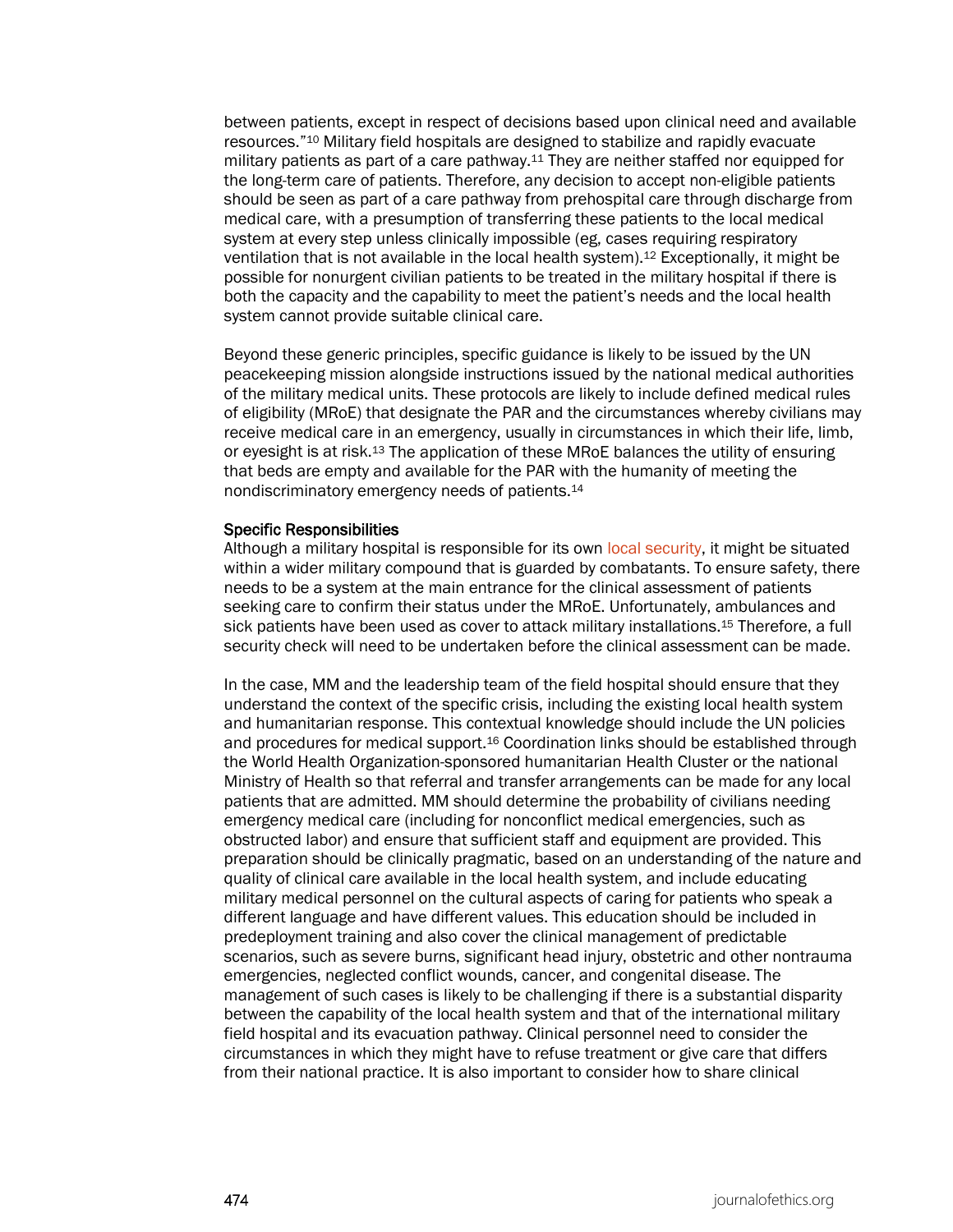information on patients with local civilian health authorities without compromising their security, especially if local combatants are treated.

Finally, MM and the team will need to consider the potential impact of the media and news interest in their response to any perceived humanitarian crisis. They will need to consider how to handle requests from journalists for interviews, photographs, and video recordings of the medical unit and their patients. It will be vitally important to ensure a legal and ethical approach to consent for engagement with the media and to ensure patient confidentiality.

#### **Conclusion**

Conflict and other humanitarian crises might require health care workers to make very difficult decisions that have substantial ethical implications. Many issues, such as the care of nonmilitary patients with predictable health emergencies (eg, severe trauma, obstetric crises, severe burns), can be anticipated and mitigated by policy, procedures, and training. It is important that clinical health care workers are able to fulfill their legal and ethical duty to provide individual health care solely on the basis of clinical need. However, it is also important to provide guidance on balancing the utility of maintaining the medical system's capacity to meet the potential needs of the designated PAR and the humanity of meeting the needs of all those affected by conflict.

### **References**

- 1. Bricknell MCM, Nadin M. Lessons from the organisation of the UK medical services deployed in support of Operation TELIC (Iraq) and Operation HERRICK (Afghanistan). *J R Army Med Corps*. 2017;163(4):273-279.
- 2. Lundy JB, Swift CB, McFarland CC, Mahoney P, Perkins RM, Holcomb JB. A descriptive analysis of patients admitted to the intensive care unit of the 10th Combat Support Hospital deployed in Ibn Sina, Baghdad, Iraq, from October 19, 2005, to October 19, 2006. *J Intensive Care Med*. 2010;25(3):156-162.
- 3. Causey M, Rush RM Jr, Kjorstad RJ, Sebesta JA. Factors influencing humanitarian care and the treatment of local patients within the deployed military medical system: casualty referral limitations. *Am J Surg*. 2012;203(5):574-577.
- 4. Willy C, Hauer T, Huschitt N, Palm HG. "Einsatzchirurgie"—experiences of German military surgeons in Afghanistan. *Langenbecks Arch Surg*. 2011;396(4):507-522.
- 5. Zhang D, Li Z, Cao X, Li B. Four years of orthopaedic activities in Chinese Role 2 Hospital of eastern Mali peacekeeping area. *BMJ Mil Health*. 2020;166(3):156- 160.
- 6. Rule 110. Treatment and care of the wounded, sick and shipwrecked. International Committee of the Red Cross. Accessed September 29, 2021. [https://ihl-databases.icrc.org/customary-ihl/eng/docs/v1\\_cha\\_chapter34\\_rule110](https://ihl-databases.icrc.org/customary-ihl/eng/docs/v1_cha_chapter34_rule110)
- 7. Bricknell M, Hinrichs-Krapels S, Ismail S, Sullivan R. Understanding the structure of a country's health service providers for defence health engagement. *BMJ Mil Health*. 2020;167(6):454-456.
- 8. Horne S, Burns DS. Medical civil-military interactions on United Nations missions: lessons from South Sudan. *J R Army Med Corps*. 2021;167(5):340- 344.
- 9. Inter-Agency Standing Committee. Civil-military coordination during humanitarian health action (provisional). Global Health Cluster, World Health Organization; 2011. Accessed September 29, 2021. [https://cdn.who.int/media/docs/default-](https://cdn.who.int/media/docs/default-source/documents/publications/civil-military-coordination-during-humanitarian-health-action6bf6764e-0f24-4f88-a6de-4af40db18f04.pdf?sfvrsn=7e1d0d6e_1&download=true)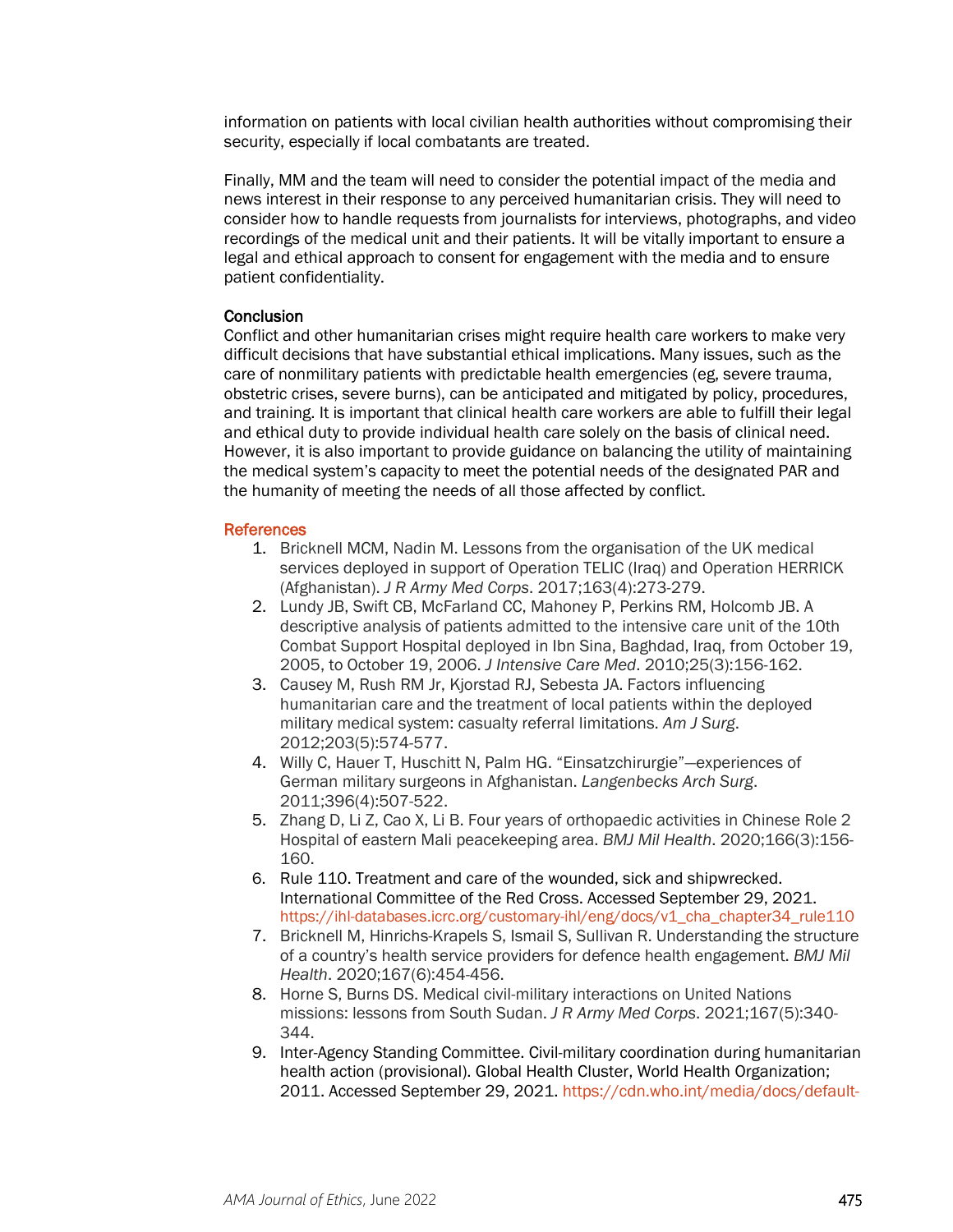[source/documents/publications/civil-military-coordination-during-humanitarian](https://cdn.who.int/media/docs/default-source/documents/publications/civil-military-coordination-during-humanitarian-health-action6bf6764e-0f24-4f88-a6de-4af40db18f04.pdf?sfvrsn=7e1d0d6e_1&download=true)[health-action6bf6764e-0f24-4f88-a6de-](https://cdn.who.int/media/docs/default-source/documents/publications/civil-military-coordination-during-humanitarian-health-action6bf6764e-0f24-4f88-a6de-4af40db18f04.pdf?sfvrsn=7e1d0d6e_1&download=true)[4af40db18f04.pdf?sfvrsn=7e1d0d6e\\_1&download=true](https://cdn.who.int/media/docs/default-source/documents/publications/civil-military-coordination-during-humanitarian-health-action6bf6764e-0f24-4f88-a6de-4af40db18f04.pdf?sfvrsn=7e1d0d6e_1&download=true)

- 10. International Committee of the Red Cross. Ethical principles of health care in times of armed conflict and other emergencies. Accessed September 29, 2021. [https://www.icrc.org/en/download/file/21341/icrc\\_ethical\\_principles.pdf](https://www.icrc.org/en/download/file/21341/icrc_ethical_principles.pdf)
- 11. Bricknell M. For debate: the operational patient care pathway. *BMJ Mil Health*. 2014;160:64-69.
- 12. Bricknell MC, dos Santos N. Executing military medical operations. *BMJ Mil Health*. 2011;157:S457-S459.
- 13. Kelly J. Following professional codes of practice and military orders in austere military environments: a controversial debate on ethical challenges. *J R Army Med Corps*. 2015;161(suppl 1):i10-i12.
- 14. Gross ML. Saving life, limb, and eyesight: assessing the medical rules of eligibility during armed conflict. *Am J Bioeth*. 2017;17(10):40-52.
- 15. Jasani GN, Alfalasi R, Cavaliere GA, Ciottone GR, Lawner BJ. Terrorists' use of ambulances for terror attacks: a review. *Prehosp Disaster Med*. 2020;36(1):14- 17.
- 16. Yu MLR, Qiu L. Overcoming new challenges in medical support for UN peacekeeping operations. *Int Rev Armed Forces Med Services*. 2018;91(1):20- 28.

Martin Bricknell, PhD is a professor of conflict, health, and military medicine in the Conflict and Health Research Group at King's College London. He completed a full military career in the UK Defence Medical Services, culminating in his appointment as Surgeon General. He has extensive medical leadership experience on military operations.

David Whetham, PhD is a professor of ethics and the military profession and the director of the Centre for Military Ethics at King's College London. He also delivers or coordinates the military ethics component of courses for British and international officers at the Joint Services Command and Staff College in England.

Richard Sullivan, PhD is a professor of cancer and global health, the director of the Institute of Cancer Policy, and the co-director of the Conflict and Health Research Group at King's College London. He is a noncommunicable diseases advisor to the World Health Organization, a civil-military advisor to Save the Children, and a member of the National Cancer Grid of India. His research focuses on global cancer policy and planning as well as health systems strengthening, particularly conflict ecosystems.

Peter Mahoney, PhD is a visiting professor at the Centre for Military Ethics at King's College London. Professionally, he is a consultant in anaesthesia and prehospital emergency medicine. He previously served in the British Army—22 years in the Army Reserve and 18 years in the Regular Army. His roles included deployed medical director of the hospital in Camp Bastion, Afghanistan, and as a member of the helicopterdelivered Medical Emergency Response Team.